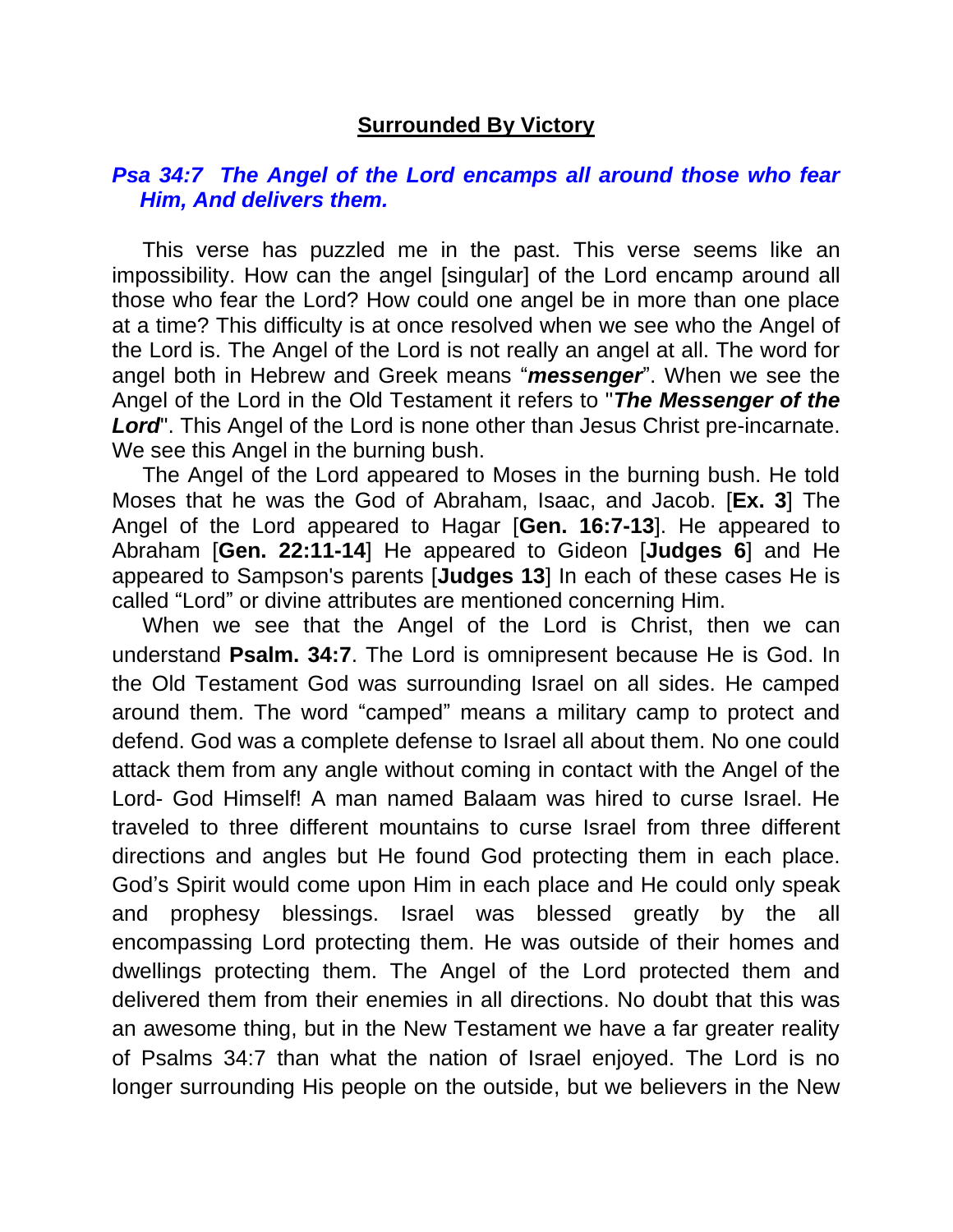Testament have been placed **IN** the Lord through the miracle of the new birth and the new covenant! Now the Lord surrounds us because we are **in Him**! He surrounds us on all sides- front, back, up, down, right, left! We are surrounded by the all encompassing Christ! There is another big difference between the Old Testament and the New Testament. In the Old Testament the Lord fought for Israel each time they needed it. In the New Testament, our Lord and Savior Jesus Christ has once and forever defeated our enemies at the resurrection. He has forever won our forgiveness, healing, deliverance, prosperity, and freedom. We are now in Christ who is the Victor of all! Now, this does not mean that from time to time we are not attacked by Satan and demons. Even after World War II was declared to be over there were still skirmishes by some that wanted to resist the outcome of the war. Satan does not like to admit defeat, but if we stand in Christ and the victory He won for us then we will be protected and see victory in our lives. Satan will try to come to us in different directions trying to bring us into bondage and convince us of defeat. If he is not successful at one direction he will come at us from another. We need to know that we are in the Lord and He camps all around us in every direction to insure our victory! Satan will often try to come up behind us. He tries to bring up our past and our sins we did some time back. He tries to hold us in bondage to our past. He brings up past memories and past hurts so that we will not move forward. **But the Lord camps behind us**. He obtained victory from our past by bearing our sins and shame at the cross and giving us complete forgiveness for what we have done. The Lord camps at our back. Claim this victory by faith and the Lord will keep the enemy off your back. If this does not work then Satan will attack you from the front. He will start shooting darts of worry about your future at you. He whispers bad things that await in front of you- sickness, loss of your job, poverty, and failure. **But the Lord camps in front of you**. He created time and sees your future. God has promised you that He knows the plans He has for you and they are good plans that will give you hope and a good future. [**Jer. 29:11**] God camps in front of you! The Lord already has won the victory for your future. Stand in that victory and speak to the enemy that your future is a good one! If that attack does not work then He will attack at your right or left hand. **You must know that the Lord camps to your right and left**. [**Ps.**